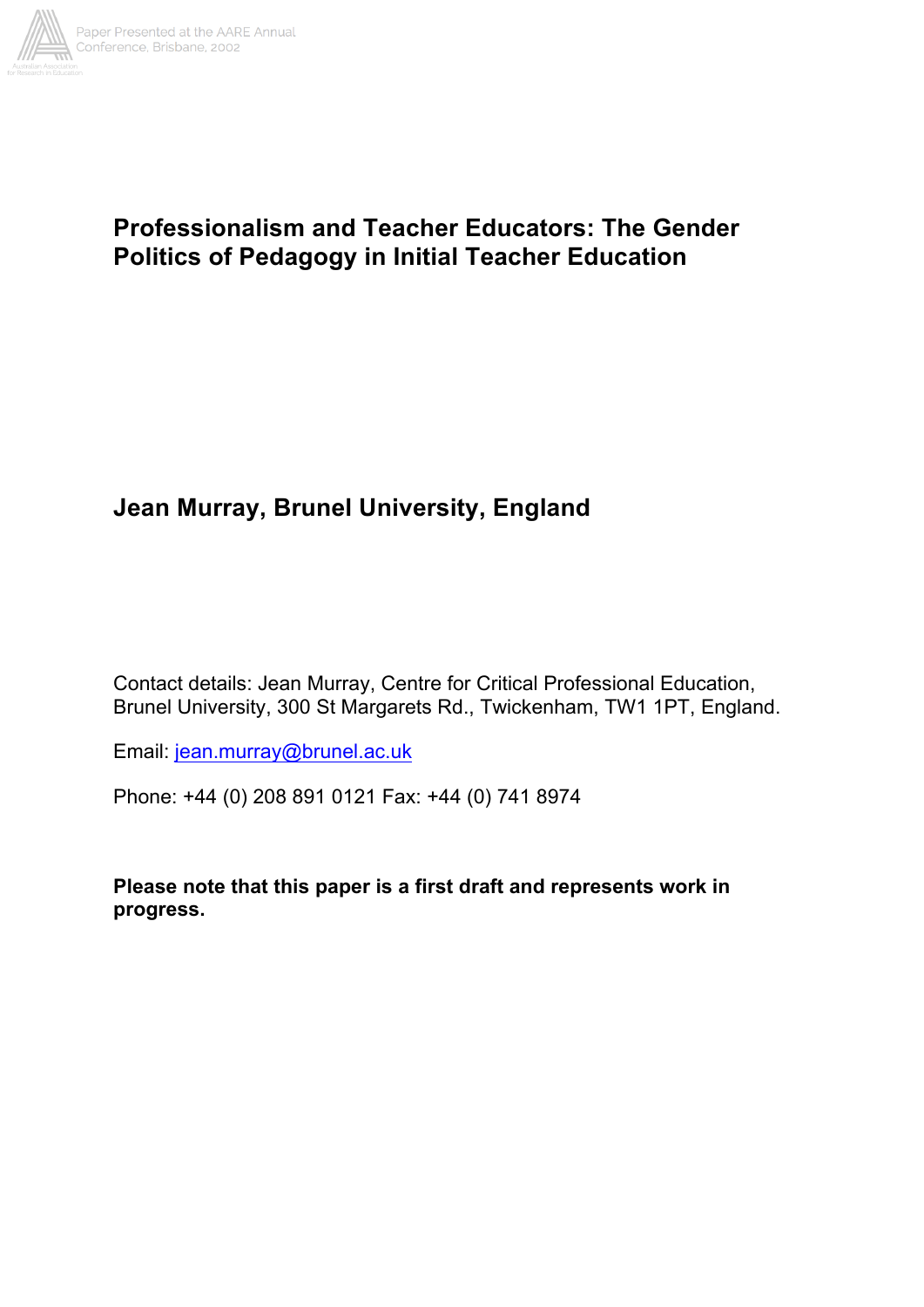

## **Professionalism and Teacher Educators: The Gender Politics of Pedagogy in Initial Teacher Education**

#### **Jean Murray, Brunel University, England**

#### **Introduction**

Initial Teacher Education (ITE) in England has been high on the political agenda for educational change for over two decades. During this time its form and effectiveness have been the subject of much comment and analysis, both within the teacher education community and from political commentators. Accounts, analyses and polemics on ITE abound, but within this literature there is little explicit and sustained empirical research focused on teacher educators themselves. This situation in England and Wales is paralleled by that in other anglophone countries (see Maguire 1994; John 1996; Grundy and Hatton 1995; Reynolds 1995; Ducharme and Ducharme 1996; Acker 1996). Within the limited body of research on teacher educators, there are few studies which look at their professionalism or professional identity. It seems curious, and not a little ironic, that the form and content of ITE should be analysed at length without accompanying consideration of the professionalism of the people designing, teaching and evaluating the courses. As Furlong et al (2000:36) state

what student teachers learn during their initial training is as much influenced by *who* (my italics) is responsible for teaching them as it is by the content of the curriculum.

This omission means that teacher educators in general are an under-researched and poorly understood occupational group. But in particular, there are few studies which take into account how teacher educator professionalism might be influenced by women tutors' central involvement in the induction of students into the teaching profession, and by the gendered discourses, practices and expectations within that induction.

The research presented here is part of a larger study designed to investigate how teacher educators construct their professionalism, and how and why such constructions were made within the temporal and social spatial contexts of English ITE in the mid 1990s. The study is framed within a broadly sociological concern with the (re)production of social patterns and relations, particularly gendered relations, in and through educational work. It assumes that teacher educators are agents involved in (re)producing and legitimising the discourses of primary school teaching and primary teacher education within the ITE programmes, which are based in Higher Education (HE) institutions. Primary school teaching is seen in this research as a feminised occupation, usually undertaken by women, and inevitably influenced by gendered discourses and practices associated with the care and nurture of young children. Since primary ITE is an arena for the (re)production of primary schooling and is undertaken by predominantly female students, the study starts from the premise that it is also influenced by gendered discourses and practices to some extent (see Skelton 1989).

This paper identifies the important place of pedagogy and pastoralism in teacher educators' constructions of their personal professionalism(s). Case studies conducted in the Education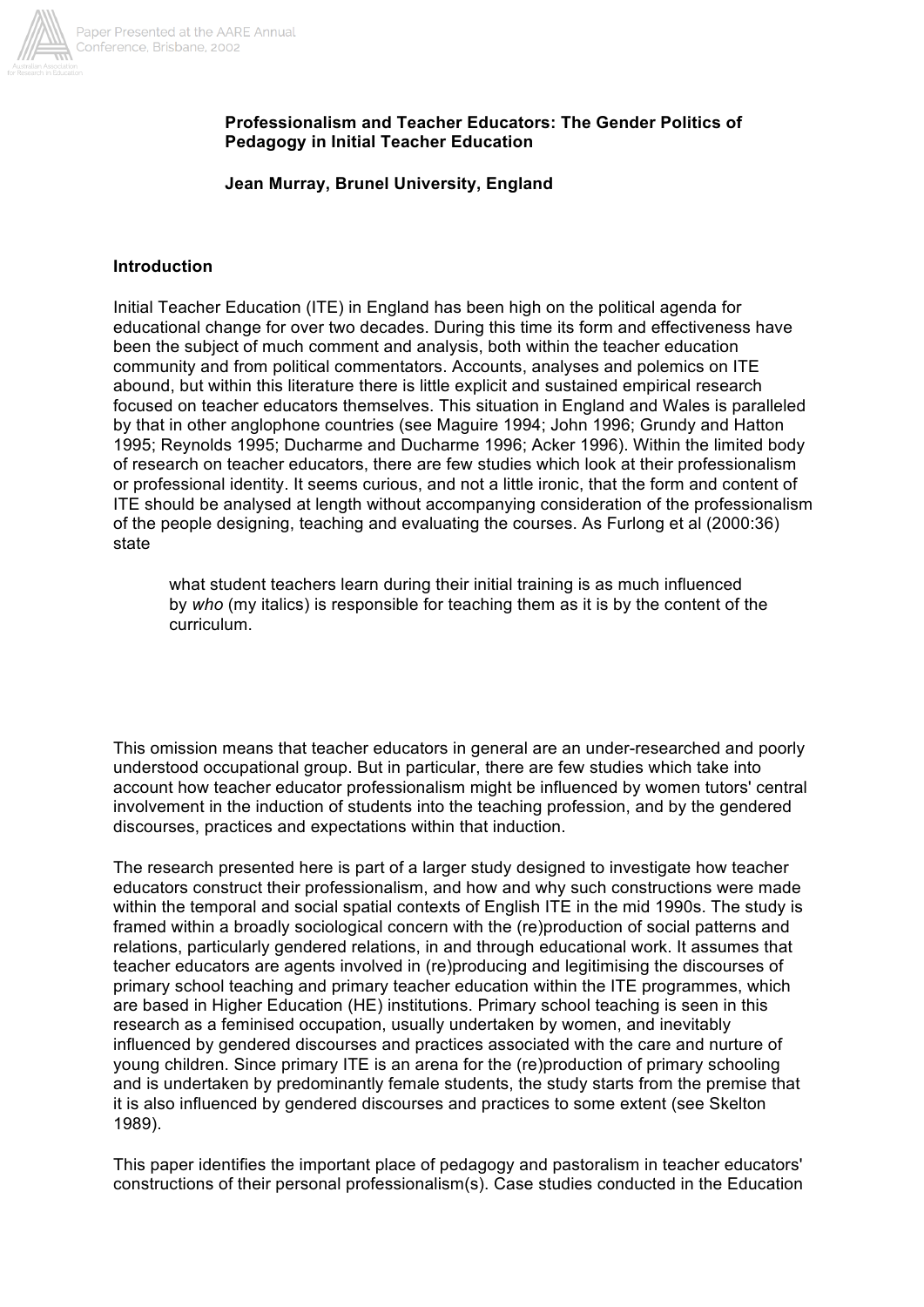

Departments (UDEs) of two 'new' English universities show women teacher educators resisting imposed changes to their established pedagogical and pastoral practices. On first sight the resistance seems superficial and unnecessarily defensive in the face of pragmatic changes, ironically designed to decrease the amount of work the tutors need to undertake with their students. But the analysis shows that the established ways of practising as teacher educators and the discourses underlying them are at the heart of personal professionalism for the tutors interviewed. The paper uses a theoretical framework derived from the work of Bourdieu to argue that the tutors' constructions of professionalism are formed in the nexus of gendered contemporary and historical discourses within the field of primary ITE, and the habitus of individuals who commenced their teaching careers in the primary sector. In conclusion, the paper analyses some of the enduring tensions resulting from the conflicts between these gendered constructions of professionalism and the HE settings within which the tutors work.

## **Overview of research on teacher educator professionalism**

Studies of teacher educators present recurring themes and tensions in the professionalism / professional identity of this occupational group (see Carter 1984; Goyal 1985; Acker 1996; Ducharme 1993; Hatton 1997). These include issues of teacher educators' senses of commitment and responsibility to their students and to the school sector, the relationship between tutors' experiences and knowledge of schooling and their HE work, their attitudes to and engagement in research, and gender issues. Many of the studies (see, for example, Ducharme 1993) also find differentiations in the types of professionalism espoused, but offer limited theorising about how and why such differentiations occurred. Differences are variously attributed to the diversified nature of work within teacher education (see Ducharme and Agne 1989), gender factors (see Acker 1996), differing amounts of time spent in HE (see Kremer-Hayon and Zuzovsky 1995), deficient socialisation into the norms and expectations of the HE sector and/or the continuing, powerful effects of early professional socialisation into schooling (see Lanier and Little 1986; Ducharme 1993), or the effects of the institutional setting on individuals (see Reynolds 1995; Hatton 1997). These factors are often addressed in isolation, with limited attempts to consider the inter-relations between individual biography and professional practices, gender, the institutional settings and the fundamental aspects of teacher education at a macro level, either historically or at the time of the empirical research. Neither do most of these studies address questions of how professional identity might be affected by the central involvement of teacher educators in the (re)production of the knowledge and practices of schooling. This absence is of particular significance in studies of the professional identity of ITE tutors, given that such tutors are required to meet the imperatives of both the school and HE sectors in their daily work.

Women teacher educators are associated with the absence of conventional academic career development in HE (see Ducharme and Agne 1989; Ducharme 1993; Ducharme and Ducharme 1996). Ducharme and Ducharme's analysis, for example, typically identifies that there are few women in the senior ranks of teacher education departments in universities in the USA, and that women experience differing patterns of socialisation and career progression. They characterise women as the workhorses of teacher education, and state that women are more likely to devote a greater proportion of their time to academic service and a lesser proportion to research and scholarly activity than men

Other studies of gender issues in teacher education identify similar gendered divisions of labour within the paternalistic cultures of teacher education institutions (see Acker 1996; Maguire 1993). Female tutors are seen as positioned by broad social expectations of their roles reflected in gender biased institutional structures, students' expectations of women as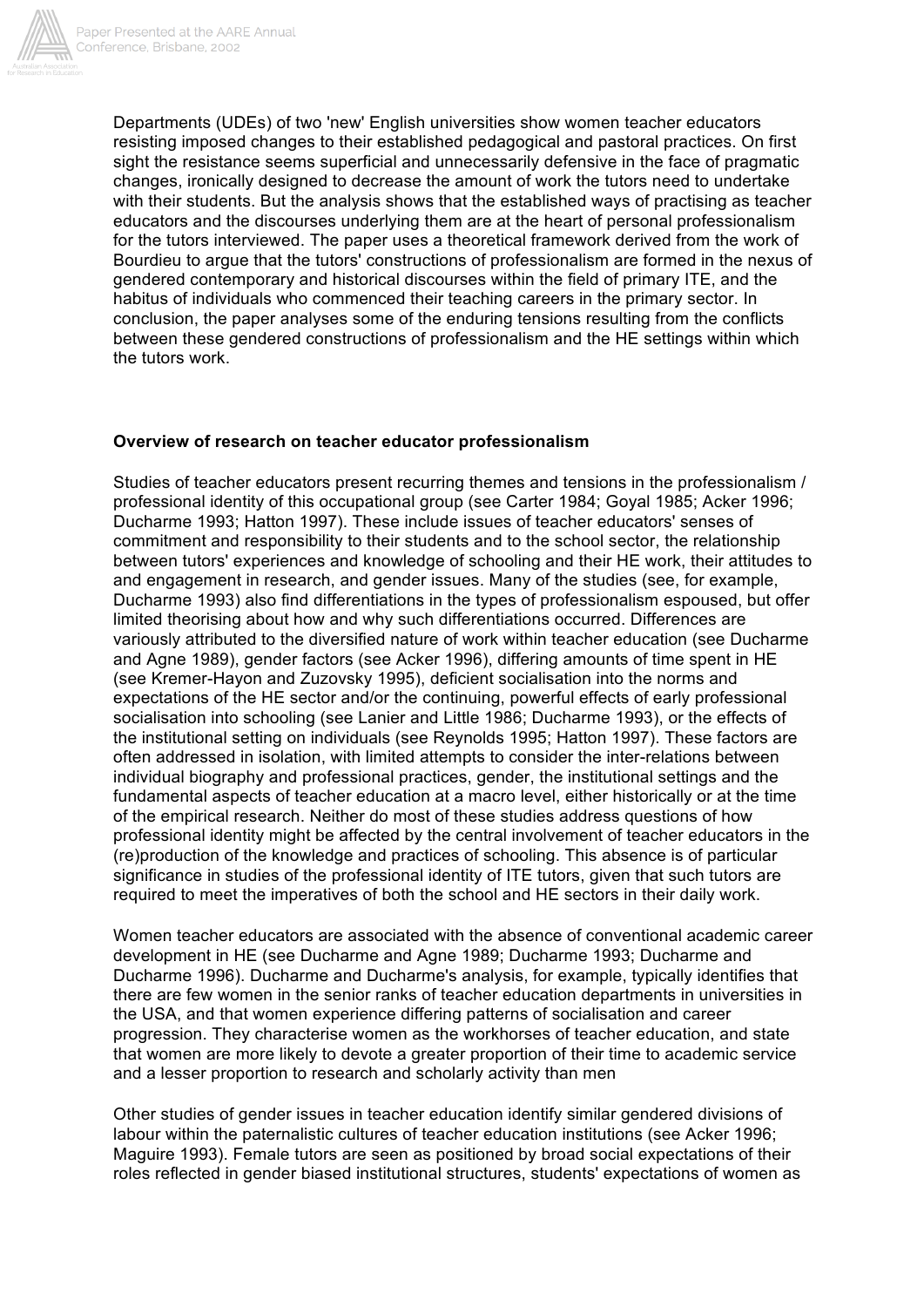

teachers, and tutors' self-expectations of their roles. Maguire's (2002) study, for example, explores the perceptions of older, female teacher educators, working in different areas and age phases of teacher education, in both old and new universities in England. Recurring themes in the analysis are the ways in which these tutors invest themselves in their students' development, and consequently become 'caught up with/against discourses of caring, professionalism and maternity' (p.13). In Acker (1996) and Acker and Feuverger (1997) the care which female tutors showed for their students was a strong theme in the findings, although all the women knew that any additional work which this caring involved was not remunerated or valued for promotion purposes. The authors state that, in analysing their data, they found 'professional stories saturated with caring agendas that led to a multiplicity of tensions and failed hopes' (1996:415).

Maguire and Weiner (1994) argue that women in teacher education are differently positioned from men in terms of their 'overt structural location' and within the 'less visible contexts of their everyday lives' (p.133). In particular, they identify the positioning of women as the caring female, devoting time and attention to pedagogy and becoming a mother substitute for students. This pattern has also been identified as a factor within women's careers in other areas of academic life (see, for example Walsh 1996; Stiver Lie and O'Leary 1990), but Maguire and Weiner carry their analysis of teacher education further by arguing that within the discursive frameworks of ITE there is a powerful *congruence* between childcentred, progressive pedagogy in schooling and feminised discourses of teacher education. This congruence means that

the female teacher educator who was once the class teacher positions herself and is positioned in the college (sic) as 'mother', as facilitator, carer and passive observer, of her students and of her colleagues' (p.135)

## **Theoretical framework**

The theoretical framework for the research draws on the concepts of field and habitus from the work of Bourdieu (1987, 1988, 1998). It conceptualises ITE as a field, within the social space of education, which can be analysed at three inter-related levels - the individual or micro, the institutional or meso, and the national or macro level (see also A. Hargreaves' (1995) concept of the 'social geography' of teacher education). I argue that analyses of professionalism need to be located in time through a diachronic rather than a synchronic emphasis. The framework also provides what Bernstein (1996) terms a *language of description* with which to analyse teacher educator professionalism.

I use a definition of professionalism as a 'socially constructed, contextually variable and contested' concept (Troman 1996:476), which draws on Bourdieu's work, but also has some grounding in traditions of research into school teacher professionalism. *Professionalism* is further defined here as the sets of professional knowledge, attitudes and values which define and articulate the quality and character of teacher educators' practices and actions. My definition incorporates some aspects of what other authors sometimes term *professionality* (see Hoyle 1975). Defining professionalism in this way assumes that it can be constructed, lived and understood at the level of the individual professional and exemplified in her/his practices.

Professionalism is seen as drawing on *reservoirs* and *repertoires* of professional resources (see Brown 1999) which are potentially available to teacher educators. At the macro level of ITE there are discourses and legitimating principles which provide the conditions for the recognition of what could be seen as legitimate elements of a reservoir of professional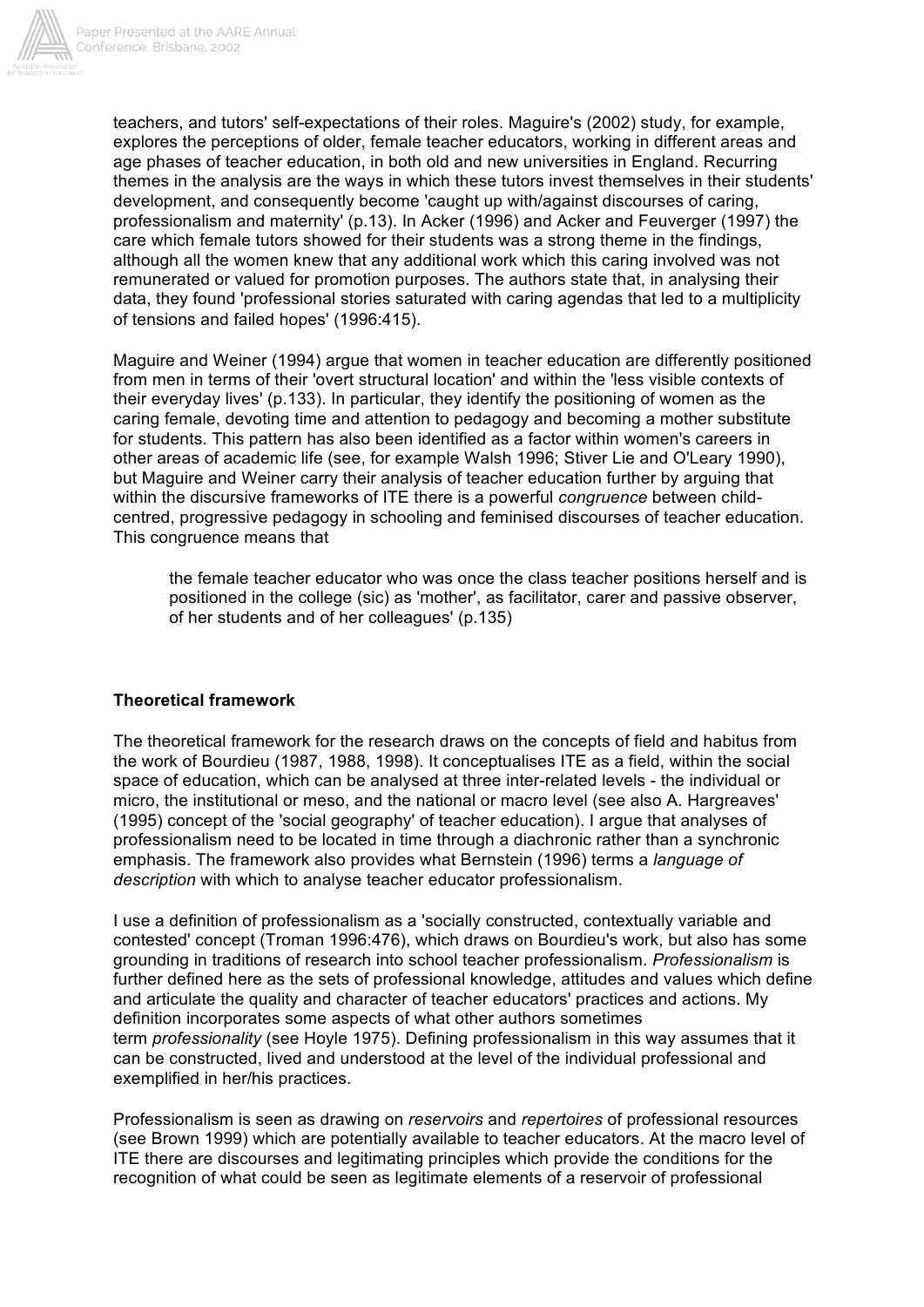

resources (see figure 1) (**insert figure 1**). The institutional context - or meso level context instantiates the macro level, and provides the meso level setting or one of the professional arenas in which professionalism is contested and valorised by individuals and collectivities of teacher educators. Individual tutors are conceptualised as entering the field of teacher education with distinctive professional histories and orientations which have in part formed their *habitus*, as their engrained and engraining ways of understanding primary schooling and primary ITE. These teacher educators then find affinities and disaffinities between their habitus and their institutional settings which enable them to construct, valorise and contest their professionalism.

## **Methodology**

Following Yin (1988:46) the overall research design was defined as a 'multiple-case embedded study'. This design enables the interviews and questionnaires conducted with individual tutors to be analysed within the meso level settings of the university settings. Part of the empirical work for the study consists of a series of in-depth interviews with eight female teacher educators, working at two English 'new' universities. All the interviewees had what I defined as *primary on primary* experience of teaching and teacher education, that is they had been through primary ITE courses themselves, had taught in primary schools for at least five years before entering HE, and now taught for at least 50% of their time on primary ITE courses. They had all been recruited to HE after the publication of Circular 3/84 (DES 1984) which stated that all initial teacher educators should have 'recent and relevant' experience of teaching in the school sector. All the tutors were then part of the group of tutors known colloquially in British teacher education as the 'recent and relevant brigade'. Within each university, purposive sampling techniques were used to select a sample group which met these criteria and was also broadly representative of all the tutors working on the primary ITE courses.

Two interviews were conducted with each tutor, these were semi-structured and designed to generate 'rich' qualitative data about the teacher educators' constructions of their professionalism (see Glesne and Peshkin 1992; Lanzara 1991). Areas of focus within the interview schedule included the range of pedagogical and pastoral practices in which the tutors were involved, and the ways in which the institutional contexts within which they worked impacted on their professionalism and professional practices. Data on the interviewees' professional biographies in primary schooling and HE was collected using questionnaires prior to the first interview.

The professional resources which the tutors used during the interviews to construct and legitimate their professionalism were analysed following the principles and practices of network analysis (see Bliss et al 1983; Brown 1999). The data from the questionnaires was analysed and compared to the literature on the professionalism of two relevant occupational groups: primary teacher professionalism during the timeframes each tutor was teaching in schools; and academic professionalism during the time they worked in HE. These analytical procedures enabled me to identify the habitus of the tutors. Whilst working in the primary school sector all the women were identified as having a child-centred habitus; on entry to HE-based ITE this habitus became learner-centred.

The sample of the two universities involved in this study, selected using a replication not a sampling logic (see Yin 1988:53), was as follows:

i) *the University of Avonbridge* a new university on the edge of a major conurbation which had its origins in two small teacher training colleges. In the 1980s the institution had made a rapid transition from being a College of Higher Education to merger with a polytechnic in 1989, and then to new university status in 1992;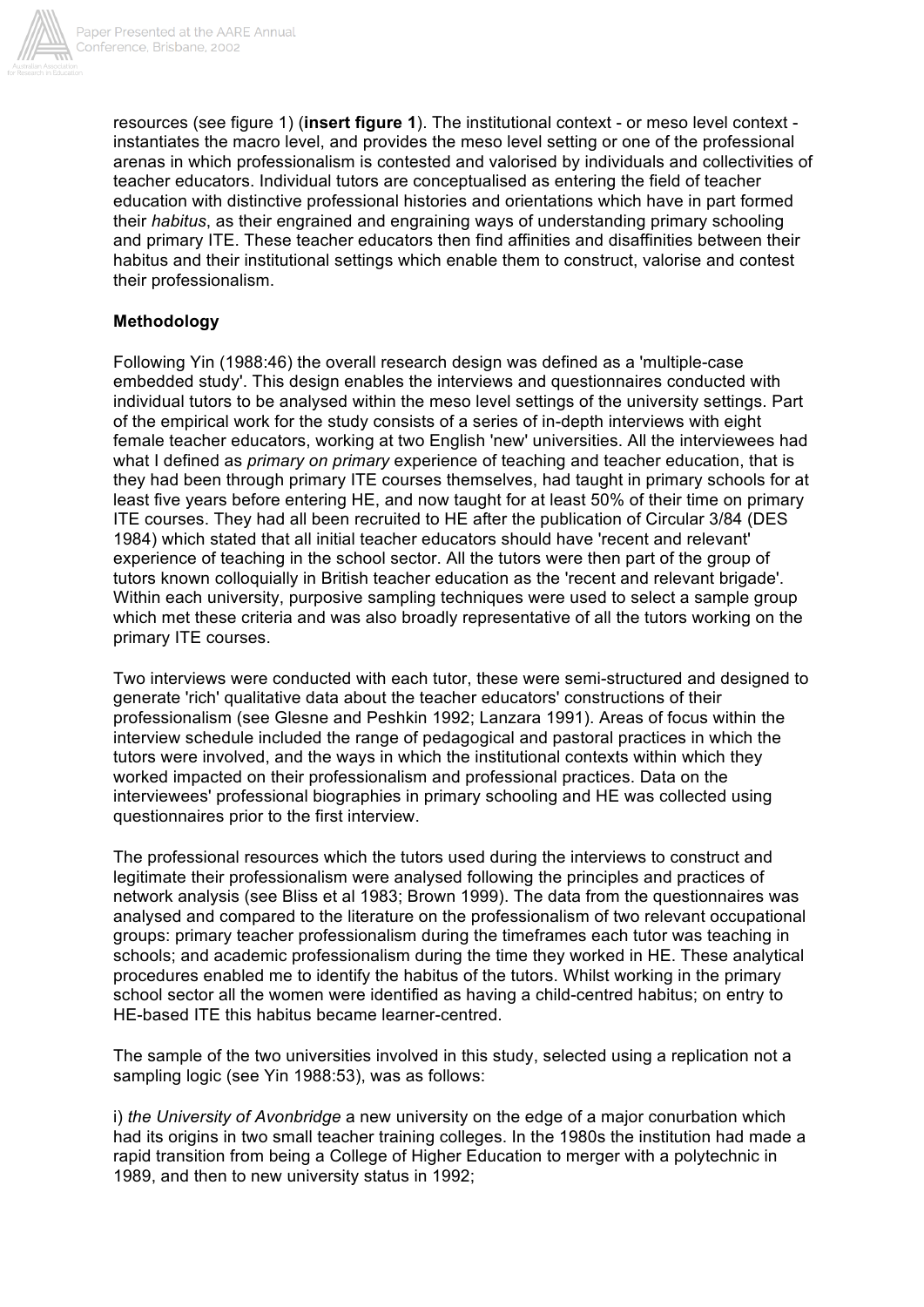

ii) *the University of the South West*, a new university, formerly a polytechnic, located in the inner city of a large conurbation. ITE provision at University of the South West was established following the Government's White Paper of 1966 which gave ITE provision to the newly established polytechnics.

I drew up institutional case studies, analysing the meso level settings provided by these universities. The analysis of this data enabled me to identify relevant historical and contemporary contextual factors. Both institutions had teaching-only focuses prior to 1992, but have received funding for some limited research activity since that date. Primary ITE courses provide the majority of the student numbers at both UDEs. Primary ITE at all three case study universities is still heavily gendered. It is about tutors who are predominantly female and in their mid to late careers in education inducting student cohorts, composed mostly of younger women, into the highly feminised occupation of primary schooling. Primary ITE and all the activities and interactions it involves at the universities are then positioned within gendered discourses, principles and practices.

## **Macro level context for the study**

The theoretical framework for this study states that in considering teacher educator professionalism, it is important to adopt a diachronic rather than a synchronic emphasis. This section of the paper therefore briefly considers relevant aspects of the history of primary ITE in England, before moving to an analysis of the macro context for the empirical research in 1994 - 1996.

Primary ITE in England has its origins in the poverty of the nineteenth century elementary school system, and has since shared a historically pervasive sense of low status in the academic world with primary schooling. In the three decades between 1963 and 1994 the field of primary ITE was characterised by rapid changes, and by consequent discontinuities and fragmentation in its discourses, practices and knowledge bases. Something of these changes can be illustrated by contrasting the institutional locations, curricula and organisational structures of ITE in 1963 with those in 1994.

In 1963 the vast majority of primary ITE courses were provided by the college sector, many elements of which still retained the low status and relative financial and intellectual impoverishment, first identified by the McNair Report in 1944 (as cited in Taylor 1969). Most of the 108 colleges existing in England and Wales in 1963 were small, monotechnic institutions with less than 500 students (see Craft 1971). Nearly all students followed consecutive courses leading to the award of a Teacher's Certificate. This qualification had been increased in length from two to three years from 1960 onwards, but otherwise there had been only minor changes to the curriculum of primary ITE and to the values underlying it since the McNair Report.

Most colleges were residential, single sex communities with closely knit social, professional and academic infrastructures. The analyses of Heward (1993) and Maguire and Weiner (1994) emphasise that the college sector was managed and staffed predominantly by women. Within these feminised cultures tutors adopted an 'ethos of caring and commitment' (Maguire and Weiner 1994:126) to their students, as part of which 'women tutors provided positive role models to other women in relation to their working lives' (p.127). The analyses of both Bell (1981) and Shipman (1983) identify that ITE at this time provided a diffuse, moral and learner-centred process of socialisation into teaching, with tutors exercising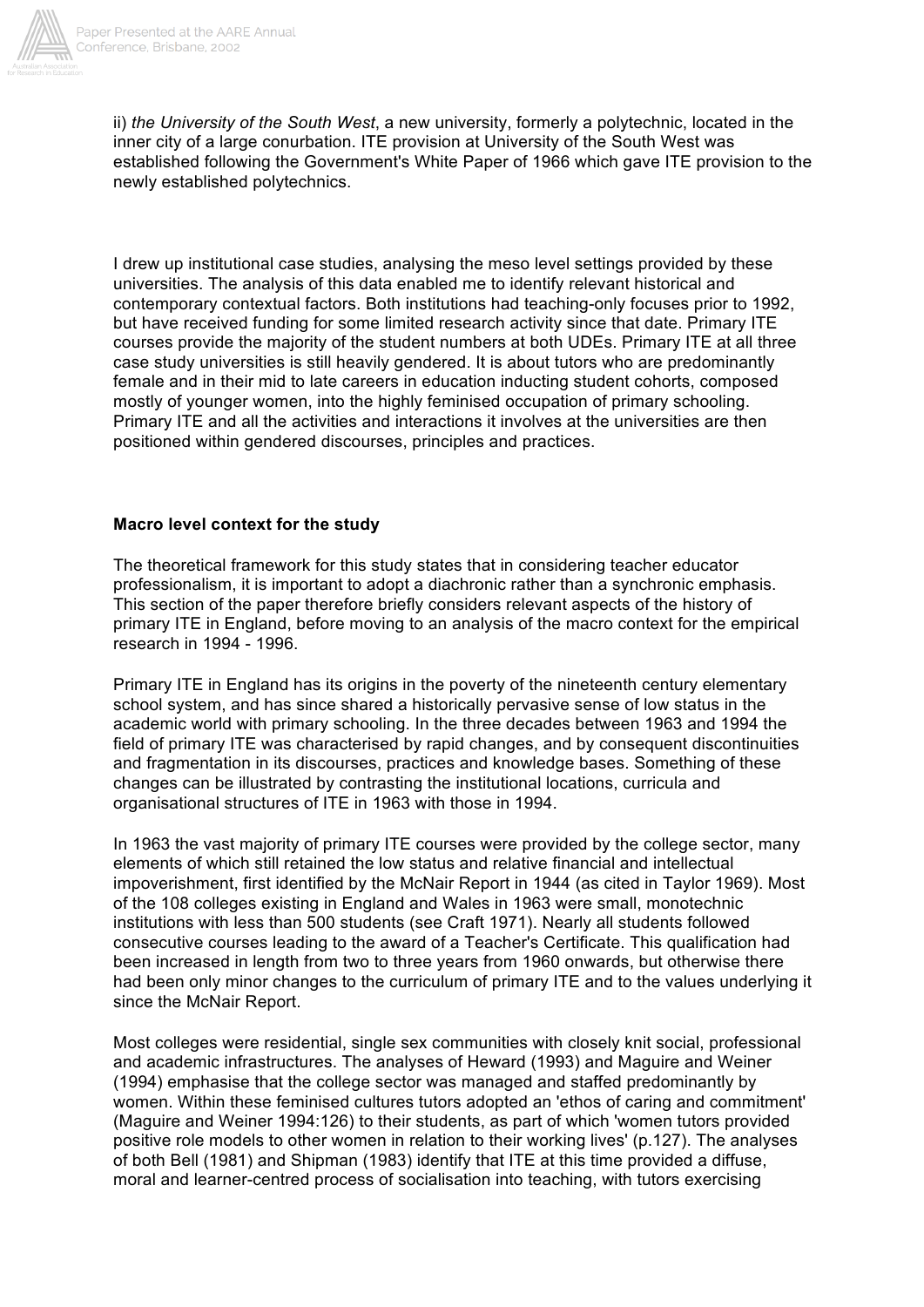

pastoral care and responsibility for the social, emotional, professional and academic development of intending teachers. In many cases this pastoral care involved the adoption of individualised teaching methods, including the so called 'mother hen' method in which a tutor assumed personal responsibility for the development of a small group of students (see Judge et al 1994). Primary ITE at this time then included thriving pedagogical and pastoral traditions in which the 'transmission' and 'acquisition' of knowledge, practices, values and professional orientations were inter-twined; some of these traditions were covert and implicit, many were heavily gendered, practised by predominantly female tutors inducting younger women into the discourses and practices of teaching (see Brown 1969).

By 1994 the majority of primary ITE was located in the expanded university sector. Intending primary teachers took their place alongside other university students in large, diversified and, in some cases, high status institutions, predominantly managed by men. Students followed either concurrent under-graduate courses, giving them a degree in education and Qualified Teacher Status, or a consecutive one year postgraduate course (a PGCE). The curriculum they followed could be characterised as professional training (see Furlong et al 2000). Superficially, it retained few overt traces of the moral and 'person-centred' curriculum and pastoral traditions of 1963, and had undergone many intermediate transformations since that time.

In approximately 30 years then the institutional settings, and the structures of the curricula for primary ITE had been transformed. Many of the institutions within which primary ITE was located in 1994 - 1996 had experienced an *academic drift* which took them from being small monotechnic teacher training colleges in 1963, through to identities as CHEs or polytechnics by the late 1970s, and on to being the new universities of the 1990s. State intervention in ITE intensified from 1984 onwards, with increasing monitoring and regulation of many dimensions of the field (see, for example, the statutory requirements for ITE listed in Circular 3/84, DES 1984, and Circular 24/89, DES 1989). Changes to the institutions and the curricula, together with the effects of state intervention in ITE, meant that the knowledge and experience required of primary teacher educators changed significantly over time, as did the specifications of tutor roles. State legislation during this time, for example, impacted on the knowledge and experience required of primary ITE tutors as recruitment and retention criteria. As stated earlier, the *'*recent and relevant' criterion within Circular 3/84 (DES 1984) required all ITE tutors to have recent and experiential knowledge of teaching in the primary classroom. This criterion, in particular valorised the place of school experience within teacher educators' knowledge bases and professional experience, and is widely seen as altering the staff bases of the institutions by bringing large numbers of teachers, straight from schools, into HE-based ITE work (see Whitty et al 1987).

In the time frame for the empirical research ITE was taking place in new and changing contexts. Ownership of the field of ITE was being fiercely contested between the state, the HE sector and schools, and the continuing location of ITE programmes in HE bases looked far from certain (see Furlong 1996). Primary ITE at this time can be summarised as a school-focused enterprise, located in education departments within HEIs which were increasingly influenced by the university sector. The changing form of ITE, particularly the requirements in Circulars 9/92 and 14/93 (DfE 1992, 1993), required the education departments within these universities to engage with an increasingly school-focused ITE curriculum, and to generate new *partnership* arrangements with schools. These changes inevitably meant accommodating many of the imperatives of primary schooling. At the same time the academic drift of the institutions to university status required them to participate in and be regulated by the academic, economic and social imperatives of the university sector. As the 'new' universities of 1992, they joined an HE sector which was facing resource shortages, increased student numbers, and the burgeoning of managerialist discourses and practices which threatened traditional models of academic professionalism and autonomy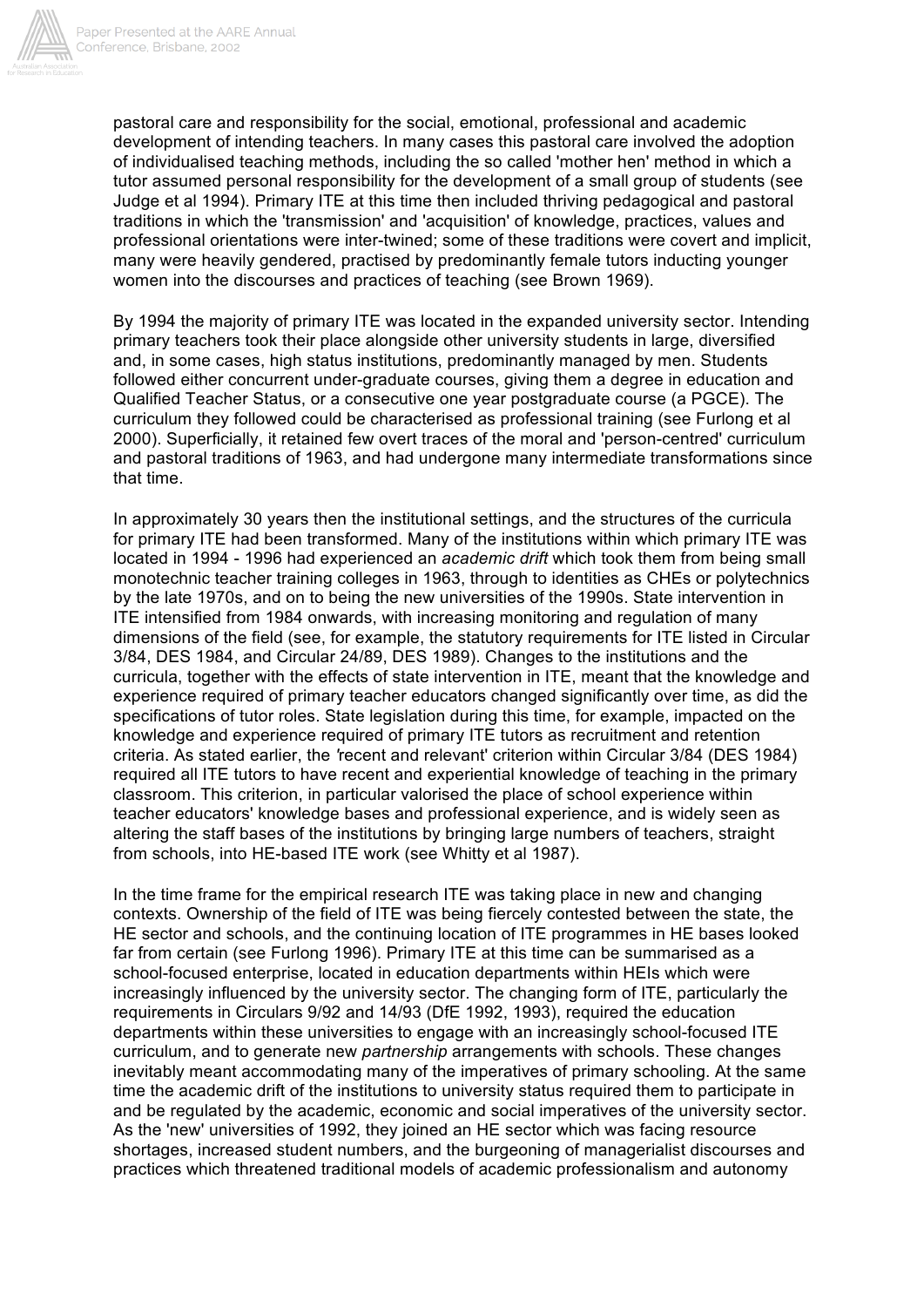

(see Halsey 1992; Fulton 1996). Additionally, in 1992 all HE institutions, including the new universities for the first time, were included in the Research Assessment Exercise (RAE), bidding to acquire research funding.

ITE has long been characterised by its dualistic, 'Janus-faced' nature (Taylor 1984), but the scenario in 1994 - 1996 intensified this dualism. Education departments and ITE tutors at this time thus needed to accommodate the often dichotomous imperatives of schooling and HE, as two different fields of education, within their work.

## **Findings**

As part of the interview schedule, interviewees were asked to identify the institutional factors which had affected their work. Funding constraints at both institutions were seen by the interviewees to be having major effects on their work and professionalism as ITE tutors.

These constraints, caused in part by the devolution of some HE funding to partnership schools, affected the modes of pedagogy and the student support systems in use at the two universities. In both institutions senior management had recommended the teaching of students by 'transmission methods', such as large group lectures which were superficially economical of staff and student time, but seen by all the interviewees as inappropriate to ITE.

As part of the same initiatives personal tutorials times for students had been cut back at Avonbridge and abolished altogether at USW. These changes were seen as embodying a view of teaching as reductive and instrumental.

Mary at USW stateds that,

They (*the senior management*) want us to stick them all (*the students*) in the lecture theatre and just lecture at them, but teaching in ITE just won't work like that. They don't seem to understand this.

In a similar vein Bridget at Avonbridge says

It beats me how my head of department thinks that I can teach students how to teach art to primary school children by sitting them all in a lecture theatre and lecturing at them. Teaching art is about creativity and experimentation and personal space; it's about creating and making and using a range of mediums, not sitting passively and listening to someone telling you how to do it.

All the tutors in the sample fiercely resisted these changes to their established pedagogical practices. Sam summed up this resistance when she states,

> I'm just not going to teach like that ...... having a huge group of students in a lecture theatre and lecturing at them that's just not teaching to me, it's not real teaching, and it's certainly nothing to do with learning how to be a primary teacher

At first sight such resistance seems superficial and unnecessarily defensive, particularly given that the senior management in each university claimed that the proposed changes would decrease the over-burdened tutors' teaching hours. But analysis of the ways in which these teacher educators constructed their professionalism, and in particular of the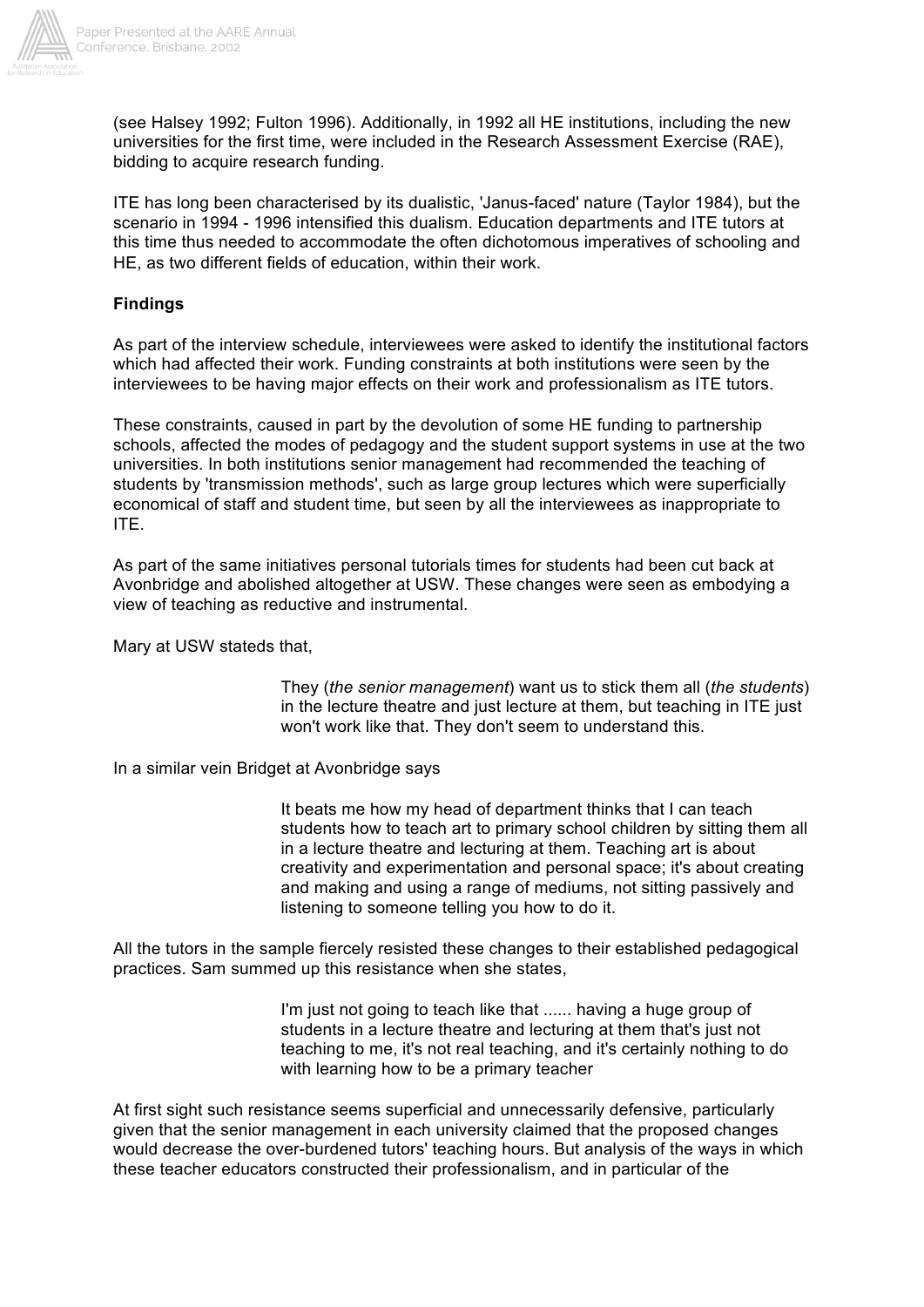

pedagogical and pastoral practices which they defined as 'good practice' in ITE, indicates that the changes challenged the fundamental tenets of that professionalism.

For all of these women learner-centred teaching is at the heart of their professionalism. As

Lydia states,

I suppose basically I still see myself as a primary school teacher, but in Higher Education. I still want to be at the heart of my students' learning, I want my class, my group or whatever, my students to teach and learn with.

Sam expresses similar feelings when she says,

I'm teacher, above all I'm still a teacher, that's the absolute centre of my professionalism, my sense of identity, as an educator of new teachers.

In discussing their pedagogy the tutors stated that they aimed to model primary teaching for their students through their teaching in the HE contexts. All of the tutors discussed similar models of pedagogy in use in primary ITE, but I have chosen here to illustrate these models, drawing on the account of one tutor, Bridget, whose resistance to the changes has already been quoted. Her preferred ways of teaching primary art involve,

> my students being able to do the kind of practical hands-on art activities which they might find themselves teaching to their own class of primary children one day. Really getting stuck into all the materials I mean, really experiencing all that joy of personal creativity, the whole learning through experience thing which is so central to art in the primary school. With me as the teacher, they can be the learners, but my hope is always that through the way I teach them, they are also learning, learning about teaching, not just about how to 'do' those particular activities in the practical or artistic sense.

In this and similar examples tutors describe using either direct or stylistic modelling as teaching techniques; in doing this they position themselves as simultaneously both primary teacher and learner-centred teacher educator. Drawing on their own experiential knowledge of the primary classroom, they model the professional knowledge and pedagogies required of the primary teacher in HE settings. Bridget sees her students as learning *what to teach* (in this case developing the necessary substantive knowledge base for primary art), and as learning *how to teach* (developing the approved pedagogical forms) through the model which her pedagogy provides. Consequently, both the substance and the form or mode of her teaching are important. Her account stresses the importance of experiential knowledge in the process of learning to teach; it also stresses the importance of the tutor / teacher being able to meet the needs of her learners and to monitor their progress, as the following extract makes clear

> I really enjoy creating the programmes for that group (*a group of fourth year BA(QTS) students she teaches*). I've worked with them throughout their time here, I know them all well, all their strengths and weaknesses, and I just feel, I just know where they need to go next, and what I should teach them and that's a powerful feeling.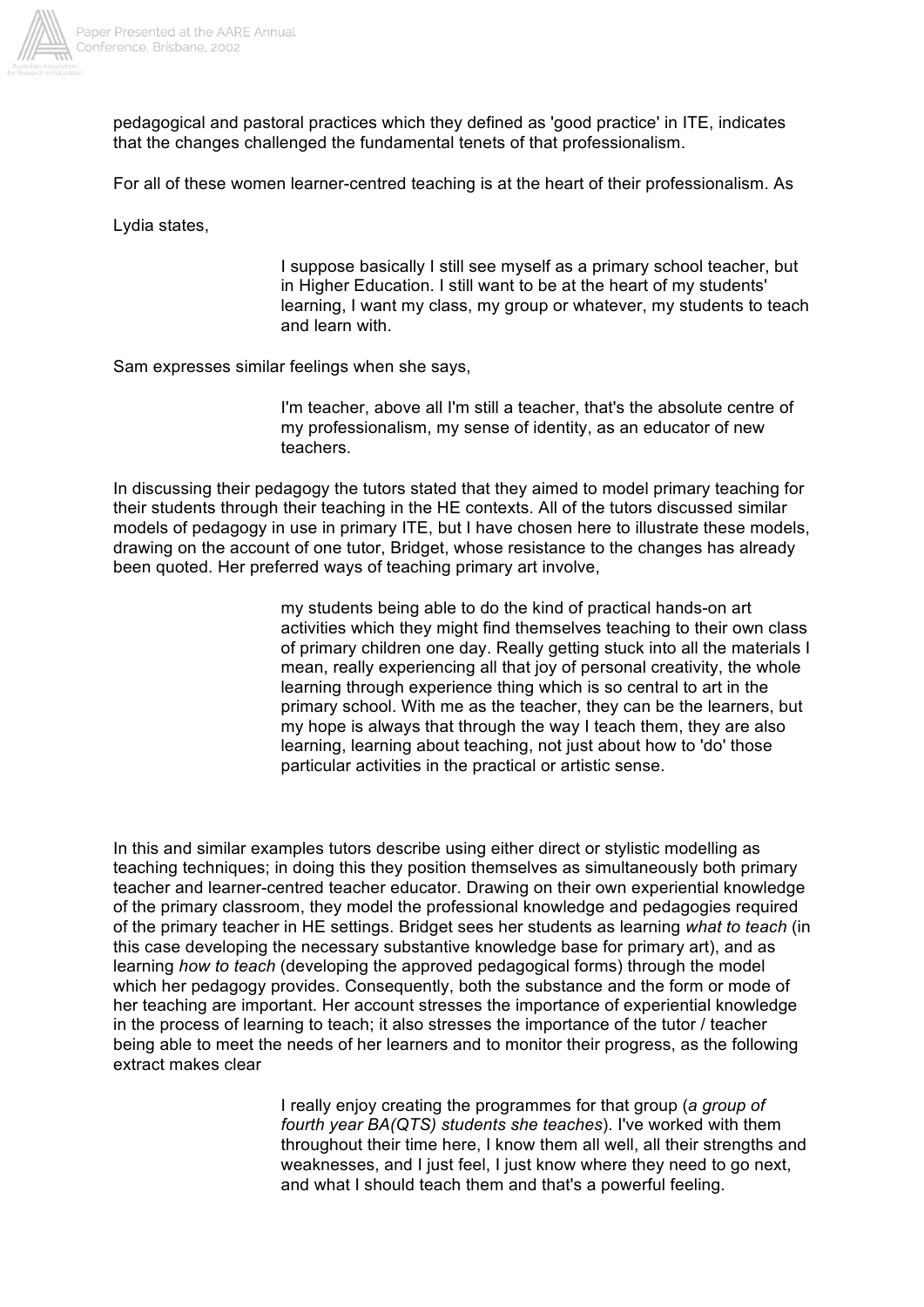

It was also important to Bridget that her students know of the nurturing, learner-centred focus she adopts with them. She states,

> They need to know the care and concern I put into working with them, that's a key part of the image of the professional teacher which I want to project for them. I want to be showing them 'Look, this is part of what it means to be a teacher' in all the work I do with them. I want to *show* that, not just talk to them about what good teaching is.

In other words it is important to Bridget to use the professional persona she adopts in her teaching to model the desired learner-centred focus. Such learner-focused pedagogies are an integral part of how tutors inducted students into *how to be* as a teacher, or how to develop the appropriate professional persona.

The formal and informal student support systems in operation at each university are also used by tutors to model the extended professional attributes of the good primary practitioner. In the interviews changes in the student support systems - particularly reductions in the time allocated to personal tutor systems - are fiercely condemned as inappropriate. Rebecca at USW, where the personal tutor system has just been abolished, comments,

> I have personal students - or should I say ex-personal students now? who are desperately in need of help and advice, but now officially I have no time in which to see them. That's crazy, they need to see me, I want to see them but the powers that be say 'no, this isn't necessary!' So what do I do? I see them of course but it has to be in my own time.

The changes to established modes of student support within both institutions conflicts with the diffuse pastoral roles which the interviewees see as part of their established practices in ITE, and as part of their core values as teacher educators. These tutors see students as undergoing an intense process of professional and personal development during ITE which potentially places them under stress, whether academic, professional or personal in nature. A key part of the tutor's role is to support students in this developmental process, helping them to deal with any difficulties arising. As co-ordinators of the process, tutors see themselves as involved in sometimes contradictory processes of nurturing, monitoring, and regulating their students.

The tutors' pastoral role is defined as diffuse, extended and affective. Many of the identified rewards of working in ITE centre around tutors' involvement in the student learning process in all its complexity - and around feelings of being valued by learners. But such pastoral roles are also seen as demanding of time and emotional energy.

In one example, Sandra describes having an 'open door policy' for students. This enables her to offer personal students help as and when they needed it. She describes her support for Tracey one of her students who has been

> having a lot of problems this year - great student, bright, well motivated, no academic problems, good in school - but terrible, terrible personal life ........ She's needed a lot of support this year so she comes to me and we try to talk it through, so that she can stay on the course really

Sandra makes it clear that she knows Tracey well, and has supported her in resolving issues from her personal life which impinge - by implication repeatedly - on her ITE course. In this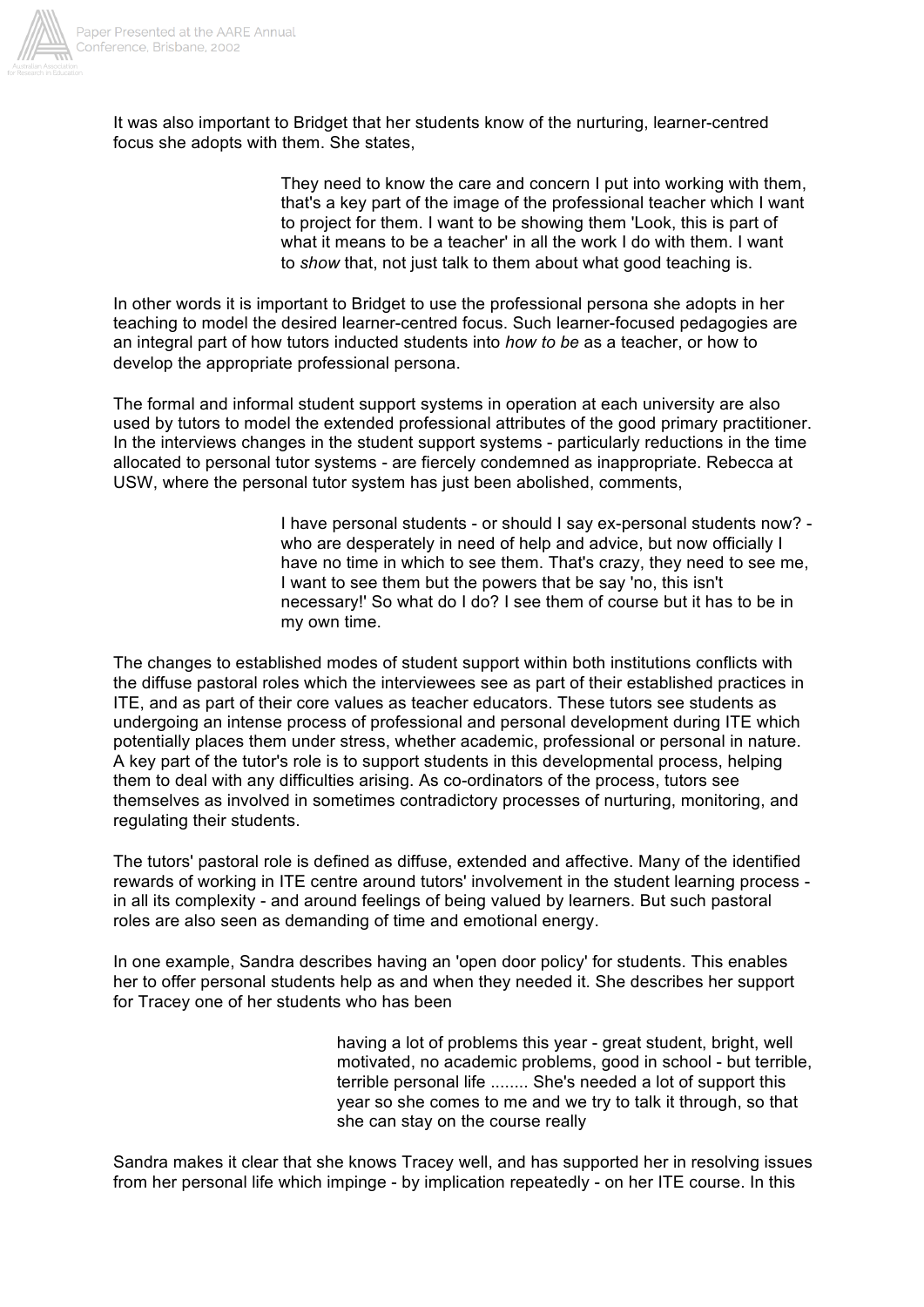

narrative, and in many similar examples, a wide range of areas of the student's life and personality are known to the tutor. The tutor's role becomes extended and diversified away from tutor-as-professional-mentor into tutor-as-personal-counsellor. Sandra takes on this diffuse support role willingly, even though she indicates that it is time consuming and emotionally draining for her.

In another narrative an ITE tutor, Lydia, is relating a conversation with a second tutor, teaching in the History Department, about a main subject module which some of the Education students are taking. A contrast is implicitly established between the caring ITE tutor who knows her students and is overseeing their development and the other tutor. Lydia relates,

> and I was talking to this tutor in History, talking to him about Melanie and Sam, some of my personal students, just about their general progress over the years and some of the difficulties they were having when he interrupted me and said, 'See, in History, we don't really see much of the students' and I thought I bet you don't, I bet you don't even know their names, let alone care about their progress

Lydia establishes that she feels a duty of care towards her personal students, and that she monitors their progress. The nurturing pastoral persona she constructs for herself contrasts sharply with the impersonal persona constructed for the other tutor; this tutor does not know the students; he does not appear to be concerned about this lack of knowledge; he is seen as lacking care towards his students, and by implication he inadequately monitors his students' learning.

During the interviews the tutors repeatedly celebrate their knowledge of their students as individuals in this way, often naming them and showing detailed awareness of their progression and the factors affecting it. Individualisation of students is a key strategy in pastoral interactions. Knowledge of and commitment to students is seen as an important aspect of teacher educator professionalism, predicated on an ethos of care, developmental nurturing and moral responsibility. Tutors celebrate this aspect, emphasising their closeness to their students, and stressing their ethics of responsibility and commitment to (re)producing the good primary practitioner through their work in ITE. For these tutors this is part of what it means to be a good teacher educator, since these diffuse pastoral responsibilities, and the mission with which they were associated, are at the heart of their form of professionalism.

I have termed the form of professionalism found in this study *practitioner bond professionalism.* This professionalism is integrally related to how the teacher educators see themselves as participating in the processes of (re)production in ITE. These female tutors place themselves at the centre of these processes; student induction into the required discourses and practices of primary school teaching is seen as taking place through their various professional activities and attributes. The tutors' work as teachers of teachers thus becomes the pivotal point for both student induction, and tutor professionalism. Tutors aim to (re)produce students in their own images, promoting themselves as *models* for the 'good' primary practitioner. Tutors adopt extended, affective and learner-centred teaching and pastoral roles with students, in order to model what they perceive to be the good primary teacher's attributes of being learner-focused and nurturing.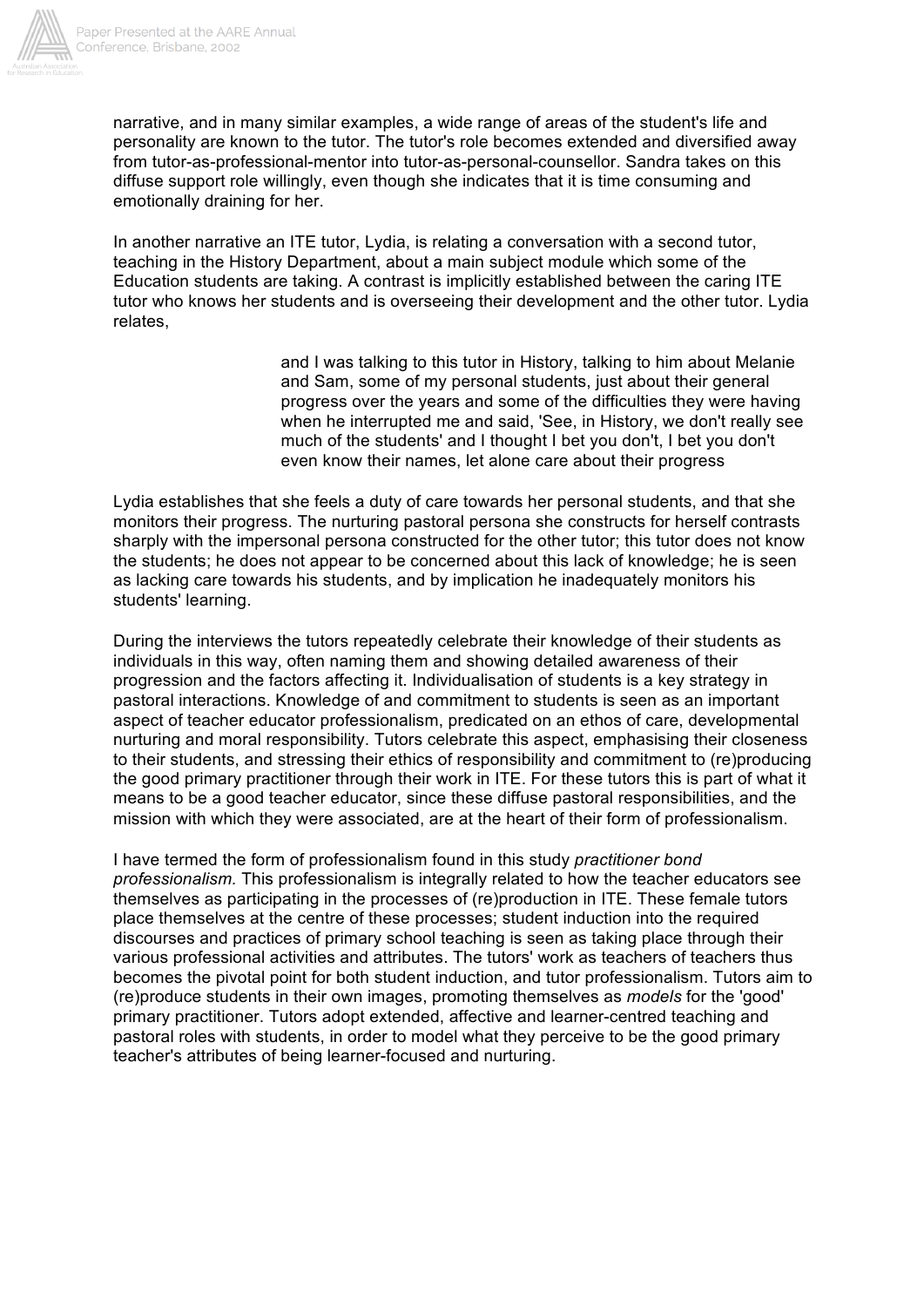

## **Analysis**

The findings of this research show these teacher educators in the words of Maguire (2000: 158) effectively reconstructing themselves as 'primary school teachers in the ivory tower'(s) of their university settings, and claiming dual professionalism as both primary teacher educators and primary teachers. Like the women teacher educators from the earlier era of ITE, discussed earlier in this paper, their professional practices centre around providing positive role models of pedagogy and pastoralism to their students, but unlike those earlier tutors, these women are attempting to (re)produce these practices in the managerialist settings of modern, diverse universities. This section of the paper identifies how and why these constructions of professionalism could occur and be valorised by practitioners within the settings of the two universities. It then goes on to analyse some of the enduring tensions resulting from the conflicts between these gendered constructions of professionalism and the changing Higher Education (HE) settings within which the tutors work.

The arguments of Davies (1990) can be applied to a consideration of the constructions of teacher educator professionalism found in this study. She sees a failure of the field to provide a 'sociologically adequate explanation for the continuing marginalisation and powerlessness of women in the learned professions' (p.691) . She states that in order to understand professionalism, it is vital to analyse the gendered discourses which lie at the heart of professional practice. The concept of professionalism is seen as celebrating and defining a masculinist vision since the autonomy of the professional is constructed as fundamental to both traditional ways of interpreting this concept and to masculinity. Taking this perspective shows that profession

turns not so much on the *exclusion* of women, but on a particular form of their *inclusion*, (italics in the original) and on the way in which this inclusion is masked in a discourse of gender that lies at the heart of professional practice itself (Davies 1996; 663)

Within these masculinist discourses of professionalism, Davies sees the ideal typical professional encounter as one that 'privileges male characteristics while denigrating and/or suppressing female ones' (p.671). She cites the example of the hospital consultant as autonomous professional and the fleeting, impersonal, professional encounter between that consultant and the patient /'client'. But such an encounter can only be seen in these ways by ignoring the preparatory and servicing work which has enabled it to happen; almost all of this work is done by women, usually in roles deemed subservient. The central importance of this work in enabling the professional encounter to take place is dismissed, trivialised or devalued within the gendered discourses of professionalism.

Davies' central argument then is that analyses of professionalism need to focus on how gendered *inclusion* within professional practice works to reinforce professionalism as a masculine construct. She contends that the problem is not just with women's exclusion from certain professional arenas, but rather with the nature of their inclusion within them. This 'exclusion/inclusion problematic' (p672) defines and devalues the nature of women's roles within professional work.

If Davies' arguments are applied to the position of many women academics, including the teacher educators in this research, then it becomes clear that in the prevailing managerialist discourses of HE, teaching is often positioned as a practical and instrumental activity, involving simple models of tutor 'transmission' and student 'acquisition' of clearly defined knowledge and understanding about teaching. These reductive discourses imply that teaching and tutoring are about impersonal, fleeting and easily managed encounters with students. Both learning and teaching are reconstructed as straightforward, unproblematic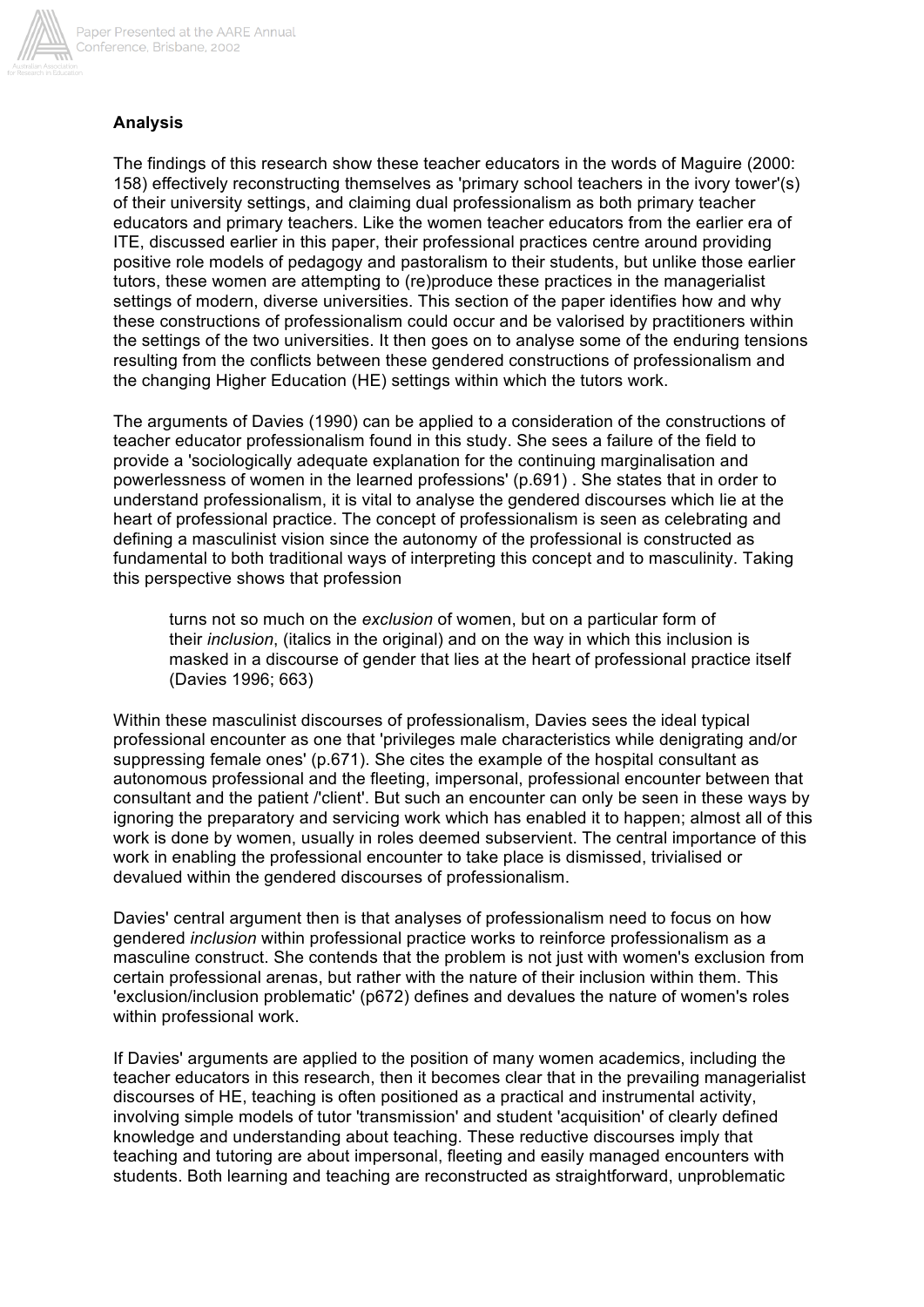

and depersonalised processes. But these processes *are*complex, deeply personal and sometimes problematic for all the individuals involved; there is much 'hidden work' in HE teaching in 'managing' these processes, and a significant proportion of this is undertaken by women for whom 'the caring script' (Acker 1996:6) is a fundamental and unacknowledged part of their work (see Heward 1996; Noddings 1992). Davies' arguments then identify a powerful way of analysing how gendered *inclusion* of many women academics in all sectors of HE works.

But for the women teacher educators in this study the gender politics of their situation works at an even deeper level to undermine the key tenets of their professionalism as teachers of intending primary teachers. In this research the devaluation of the often 'hidden' and feminised professional work of the tutors certainly means that their much of their professional work goes unrecognised and unrewarded; but this devaluation is a *double bind* for them since the (re)production of these diffuse and affective practices, and the discourses about primary school teaching and primary ITE associated with them, are at the heart of their professionalism. The devaluation - or worse the enforced abolition - of these practices means that central aspects of their claims to professionalism become fragile and threatened in their changing institutional settings.

Teacher educator professionalism in this study is seen as relational, formed by complex inter-relations between individuals, institutional settings and the historical and contemporary national context. A key factor is that constructions of professionalism are integrally related to how teacher educators understand the processes of (re)production in ITE and their functions within those processes. These tutors worked in institutions where until just before the empirical research was conducted the*institutional sedimentation* (Kirk 1986) of their universities included learner-centred, feminised discourses, principles and practices of primary ITE, linked to and congruent with child-centred discourses of primary schooling. These discourses were instantiated in organisational structures which, until just before the empirical research was conducted, had enabled tutors to engage in the extended, gendered pedagogical and pastoral roles they described. Contemporary discourses and practices, such as modelling and individualism, offer further reinforcement of the historical, gendered principles and practices accruing through this institutional sedimentation.

Practitioner bond professionalism draws on various discourses at the macro level of ITE. In the mid 1990s I identify that what I have termed the *cumulative convergence*of these discourses, instantiated as structures, practices and principles in the meso levels of the two universities created powerful affinities for the habitus of the tutors. These converging discourses included both historical and contemporary *gendered discourses* of primary schooling and primary ITE, what I have termed the *discourses of relevance* (following Maguire and Weiner 1994:132), and *discourses of craft professionalism*, including *reflective practice*. To this convergence, the gendered discourses contributed child and learnercentred ways of understanding the roles of primary teacher's school teachers and primary ITE tutors, including feminised practices of nurturance to facilitate the development of the learners. Discourses of craft professionalism contributed ways of understanding professional practice, and the experiential knowledge created through that practice, as central to processes of professional theorising. These discourses also contributed ways of understanding professional practice as the arena in which professional responsibility and autonomy are forged and continually renewed. As a further part of this convergence, the discourses of relevance - particularly those related to the concepts of *recent and relevant* and *partnership* - emphasised the centrality of experiential knowledge of primary schooling in teacher educators' professional identities. The cumulative effects of these discourses was to continue to position the often female ITE tutor's function as taking on the extended and diffuse work of monitoring and supporting the development of her individual students. Just as the 'good teacher' in primary schooling could be constructed as child-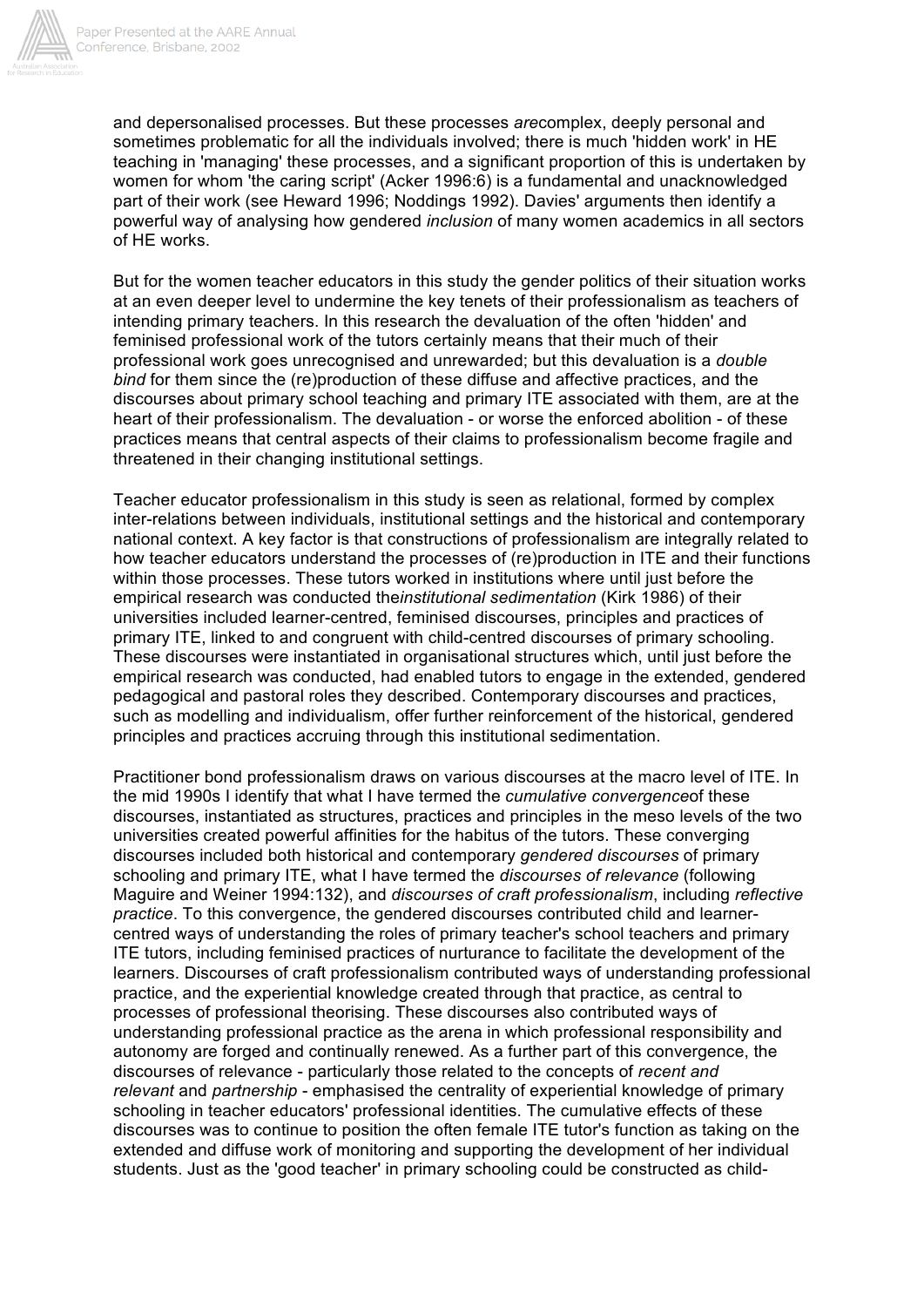

centred (see Walkerdine 1984), then the 'good teacher educator' in ITE could be constructed as learner-centred.

I argue that the overall result of the *cumulative convergence* of these discourses was that these teacher educators found strong affinities between their habitus as feminised, child/learner-centred tutors, and the institutional settings of the two universities. Essentially, the principles and practices of their professionalism as school teachers continued to be valorised within gendered discourses, structures and practices of nurturance, relevance and experiential learning within the field of HE-based ITE. I draw on idea of *congruence* between the tutor's role in ITE and the teacher's role in school to further identify the affinities between practitioner bond professionalism and the institutional settings in which it is found. The gendered discourses found in ITE established a sense of congruence (Maguire and Weiner 1994:133) between the functions of the (usually female) primary school teacher and those of the (often female) primary ITE tutor as teacher and nurturer of her children/students (see figure 2) INSERT FIGURE 2. Through its inescapable associations with the 'enduring discourses of maternity' (1994:133), this congruence is deeply and inevitably gendered. For these teacher educators, entering ITE with child-centred habitus, this congruence meant that the tutors could continue to locate the validating principles, practices and orientations of their professionalism as feminised, child-centred school teachers within gendered and learnercentred discourses in HE.

If, as in practitioner bond professionalism, part of the tutor's understanding of her function as an agent of (re)production was to model 'good primary practice' and to monitor student development, then this positioning of tutor-as-class-teacher acquires double significance. The tutor's gendered and extended teaching role could be made visible as both a model of the pedagogical practices and professional orientations required of primary teachers *and* an example of her own 'good practice' in ITE teaching. Congruence between the functions of the primary teacher and the tutoring role in primary ITE was thus achieved (see figure 2), and *dual professionalism* as both primary teacher and primary teacher educator could be claimed. For these tutors then the pedagogical and pastoral practices they used, such as modelling and individualism, were doubly gendered.

## **Conclusion**

For the teacher educators in this study the growing disaffinities they encountered within the institutional settings of Avonbridge and USW resulted in professional lives which were increasingly difficult to live. They were faced with balancing institutional constraints on modes of pedagogy and pastoralism, and compliance in meeting state regulations for ITE courses, with the caring agendas, complex pedagogies, moral responsibilities and diffuse tutoring roles of their practitioner form of professionalism.

This paper has argued that for these women teacher educators, like many other women academics in HE, there was a gendered form of *inclusion* in their academic and professional work which could be effectively overlooked or devalued within the masculinist and managerialist discourses of professionalism prevalent at their universities. But I have further argued that, as primary ITE tutors, these women worked within a labyrinth of gendered institutional structures, and pedagogical, pastoral and personal expectations which 'bound' them into professional roles as teacher educators, modelling the extended and diffuse attributes of primary school teaching for and with their students. Living and (re)producing these gendered forms of professionalism brought them into conflict with the managerialist imperatives of their changing institutional contexts. In continuing to construct and live their forms of professionalism then, tutors were attempting to do what Maguire (1994:81) defines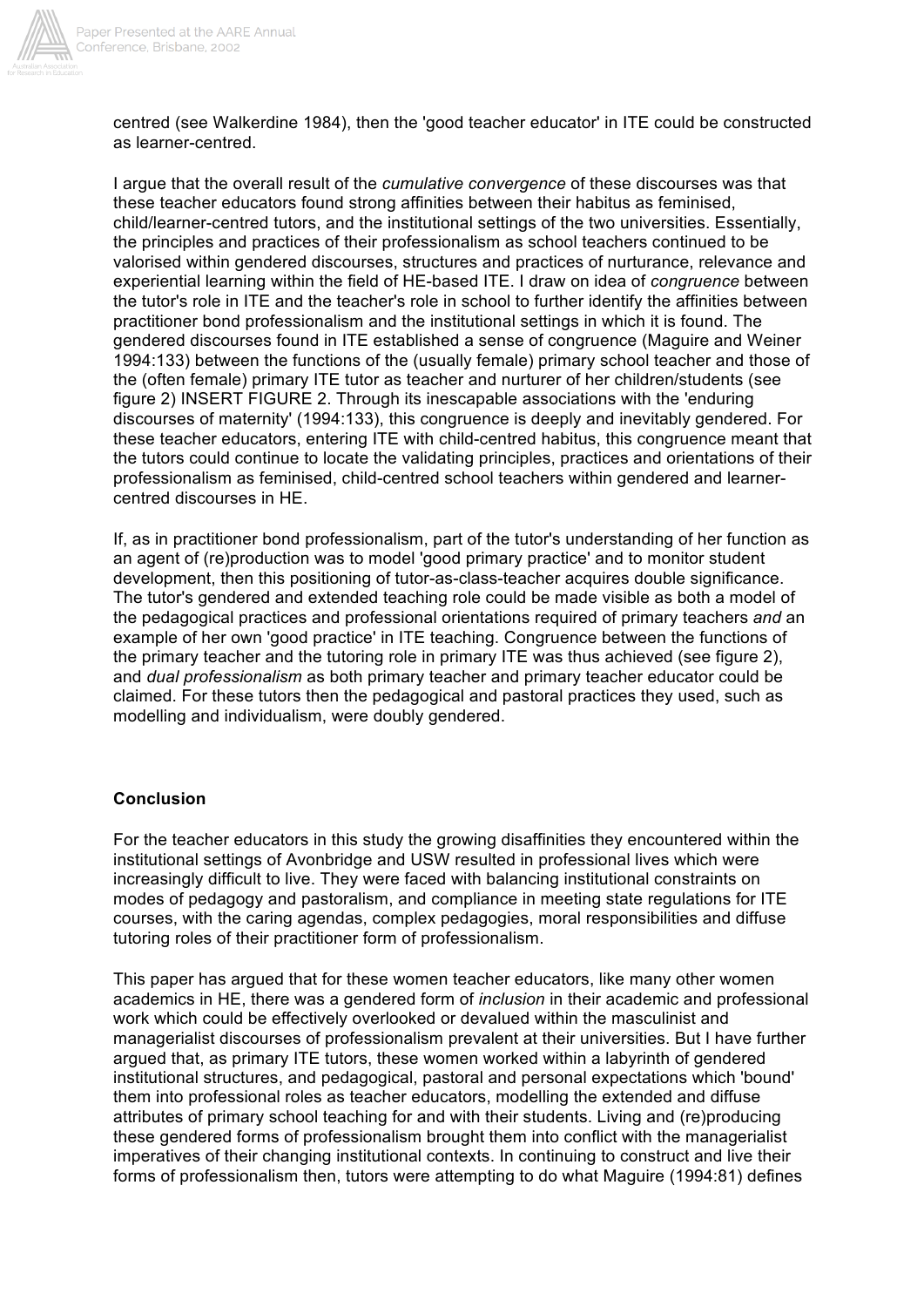

as 'the impossible job'. At the very least the balancing acts which they had to perform in attempts to reconcile both their 'caring scripts' and institutional changes involved individual tutors in intensive and often emotionally demanding work, achieved at high personal and professional costs to individuals.

## **References**

Acker, S. (1996). Becoming a Teacher Educator: Voices of Women Academics in Canadian Faculties of Education. Teaching and Teacher Education. 13(1).

Acker, S., & Feuerverger, G. (1997). Doing Good and Feeling Bad: the Work of Women University Teachers. Cambridge Journal of Education. 26(3).

Alexander, R., Craft, M., & Lynch, J. (Eds.) (1984). Change in Teacher Education: Context and Provision since Robbins. London: Holt, Winston and Rinehart Ltd.

Alexander, R. (1984a). Innovation, Continuity in the Initial Teacher Education Curriculum, in R. Alexander, M. Craft, & J. Lynch (Eds.), Change in Teacher Education. Eastbourne: Holt, Rinehart and Winston.

Bell, A. (1981). Structure, Knowledge and Social Relationships in Teacher Education. British Journal of Sociology of Education. 2(1).

Bernstein, B. (1996). Pedagogy. Symbolic Control and Identity: Theory. Research and Critique. London: Taylor and Francis.

Bliss, J., Monk, M., & Ogborn, J. (1983). Qualitative Data Analysis for Educational Research: A Guide to Uses of Systemic Networks. London: Croom Helm.

Bourdieu, P. (1987). What makes a Social Class? Berkeley Journal of Sociology. *32*

Bourdieu, P. (1988). Homo Academicus. Cambridge: Polity Press.

Bourdieu, P. (1998). Practical Reason: On the Theory of Action. Cambridge: Polity Press.

Brown, J. (1969). The Balance of Studies in Colleges of Education, in W.Taylor (Ed.), Towards a Policy for the Education of Teachers (The Colston Papers), . London: Butterworth.

Brown, A. (1999). Parental Participation, Positioning and Pedagogy: a

Sociological Study of the IMPACT Primary School Mathematics Project. Collected Original Resources in Education. 23(3).

Carter, H. (1984). Teachers of Teachers. in L. Katz & J. Raths (Eds.), Advances in Teacher Education, (Vol.1,). New Jersey: Ablex.

Craft, M. (1971) A Broader Role for the Colleges of Education in J. Tibble (ed.) The Future of Teacher Education. London: Routledge and Kogan Paul.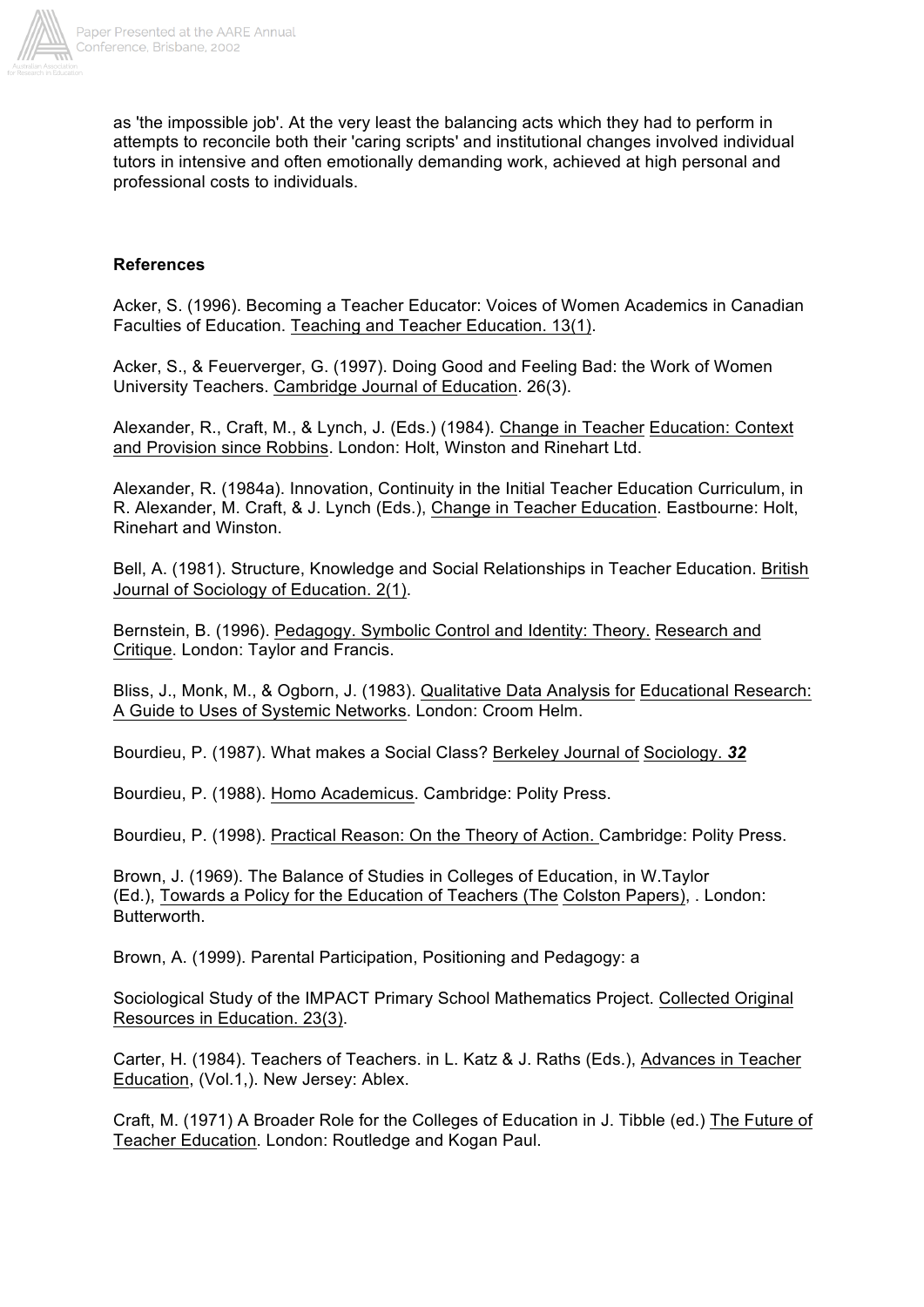

Davies, C. (1996). The Sociology of Professions and the Profession of Gender. Sociology. 30(4).

DES. (1984). Initial Teacher Training: Approval of Courses (Circular3/84). London: DES.

DES. (1989). Future Arrangements for the Accreditation of Courses of Initial Teacher Training (Circular 24/89) . London: HMSO.

DfE. (1992). Initial Teacher Training (secondary phase) (Circular 9/92) London: DfE.

DfE. (1993). The Initial Training of Primary School Teachers: New Criteria for Courses (Circular 14/93). London: DfE.

Ducharme, E. (1986). Teacher Educators: Description and Analysis. in J. Raths & L. Katz (Eds.), Advances in Teacher Education, (Vol. 2,). New Jersey: Ablex.

Ducharme, E., & Agne, R. (1989). Professors of Education: Uneasy Residents of Academe. in R. Wisniewski & E. Ducharme (Eds.), The Professors of Teaching, . Albany: State University of New York Press.

Ducharme, E. (1993). The Lives of Teacher Educators. New York: Teachers College Press.

Ducharme, E., & Ducharme, M. (1996). A Study of Teacher Educators: Research from the United States of America. Journal of Education for Teaching. 22(1).

Fulton, 0. (1996). The Academic Profession in England on the Eve of Structural Reform. in P. Altbach (Ed.), The International Academic Profession, . Princeton, New Jersey: The Carnegie Foundation for the Advancement of Teaching.

Furlong, J., Barton, L., Miles, S., Whiting, C., & Whitty, G. (1996) Partnership and the Changing Work of the Higher Education Tutor: The Challenge to Academic Expertise (working paper). Paper presented at the British Educational Research Association Conference, Lancaster

University, 1996.

Furlong, J. (1996). Do Student Teachers Need Higher Education? in J. Furlong & R. Smith (Eds.), The Role of Higher Education in Initial Teacher Education. London: Kogan Page.

Furlong, J., Barton, L., Miles, S., Whiting, C., & Whitty, G. (2000). Teacher Education in Transition. Buckingham: OUP.

Glesne, C., & Peshkin, A. (1 992). Becoming Qualitative Researchers. White Plains, NY: Longman.

Goyal, J. (1985). The Indian Teacher Educator: some Characteristics. Agra: National Psychological Corporation.

Grundy, S., & Hatton, E. (1995) Teacher Educators' Ideological Discourses. Journal of Education for Teaching 21 (1).

Halsey, A. (1992). Decline of the Donnish Dominion. Oxford: Clarendon Press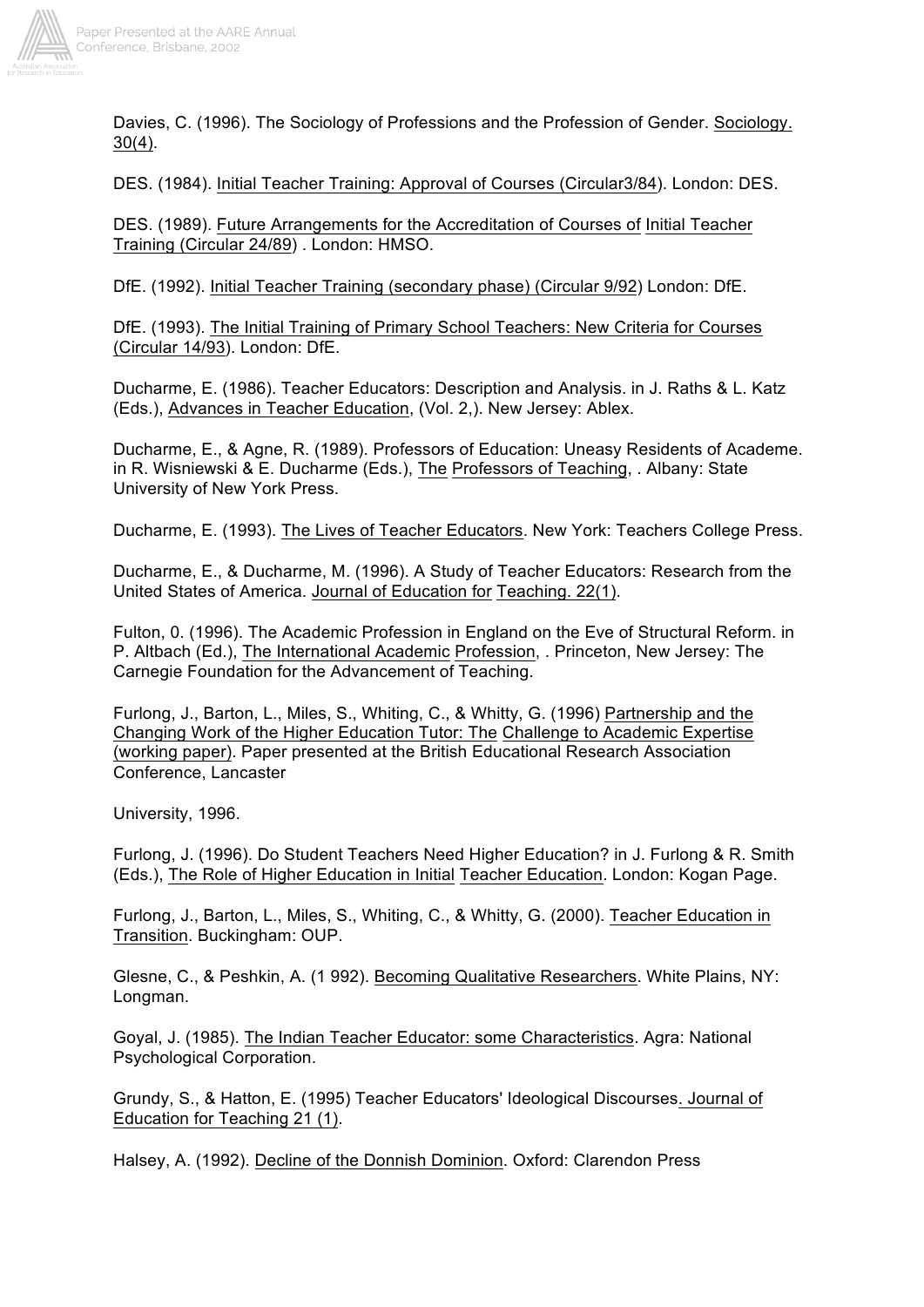

Hargreaves, A. (1995). Towards a Social Geography of Teacher Education. in N. Shimahara & I. Holowinsky (Eds.), Teacher Education in Industrialized Nations: Issues in Changing Social Contexts. New York: Garland.

Hargreaves, A. and Goodson, I. (1996) Teachers' Professional Lives, in I. Goodson and A. Hargreaves (Eds), Teachers' Professional Lives. London: Falmer Press.

Hartley, D. (1991). Democracy, Capitalism and the Reform of Teacher Education. Journal of Education for Teaching. 1 7(1).

Hatton, E. (1997). Teacher Educators and the Production of Bricoleurs: an ethnographic study. Qualitative Studies in Education. 1 0(2).

Heward, C. (1993). Men and Women and the Rise of Professional Society: the Intriguing History of Teacher Educators. History of Education. 22(1).

Heward, C. (1996). Women and Careers in Higher Education: What is the Problem? in L. Morley & V. Walsh (Eds.), Breaking the Boundaries: Women in Higher Education, London: Taylor and Francis.

Hey, V. (2001,). The Return of the Repressed? The Gender Politics of Emergent Forms of Professionalism in Education. Paper presented at the British Educational Research Association Conference, Leeds.

Hoyle, E. (1975). Professionality, Professionalism and Control in Teaching. in V. Houghton, R. McHugh, & C. Morgan (Eds), Management in Education I, London: Open University Press with Ward Lock.

John, P. (1996). The Subject-Method Seminar and the Role of the Teacher Educator. in J. Furlong & R. Smith (Eds.), The Role of Higher Education in Initial Teacher Training, (pp. 1119 - 138). London: Kogan Page.

Judge, H., Lemosse, M., Paine, L., & Sedlak, M. (1994). The University and the Teachers. Wallingford: Triangle Press.

Kirk, D. (1986). Beyond the Limits of Theoretical Discourse in Teacher Education: Towards a Critical Pedagogy. Teaching and Teacher Education. 2(2).

Kremer-Hayon, L., & Zuzovsky, R. (1995). Themes, Processes and Trends in the Professional Development of Teacher Educators. in T. Russell & F. Korthagen (Eds.),Teachers who Teach Teachers,. London: Falmer.

Lanier, J., & Little, J. (1986). Research on Teacher Education. in M. Wittrock (Ed.), Handbook of Research on Teaching, . New York: Macmillan.

Lanzara, G. (1991) Shifting Stories: Learning from a Reflective Experiment, in D. Schon (Ed.) The Reflective Turn: Case Studies in and on Reflective Practice. New York, Teachers' College Press.

Maguire, M. (1993). Women who Teach Teachers. Gender and Education. 5(3).

Maguire, M., & Weiner, G. (1994). The Place of Women in Teacher Education: Discourses of Power. Educational Review, 46(2).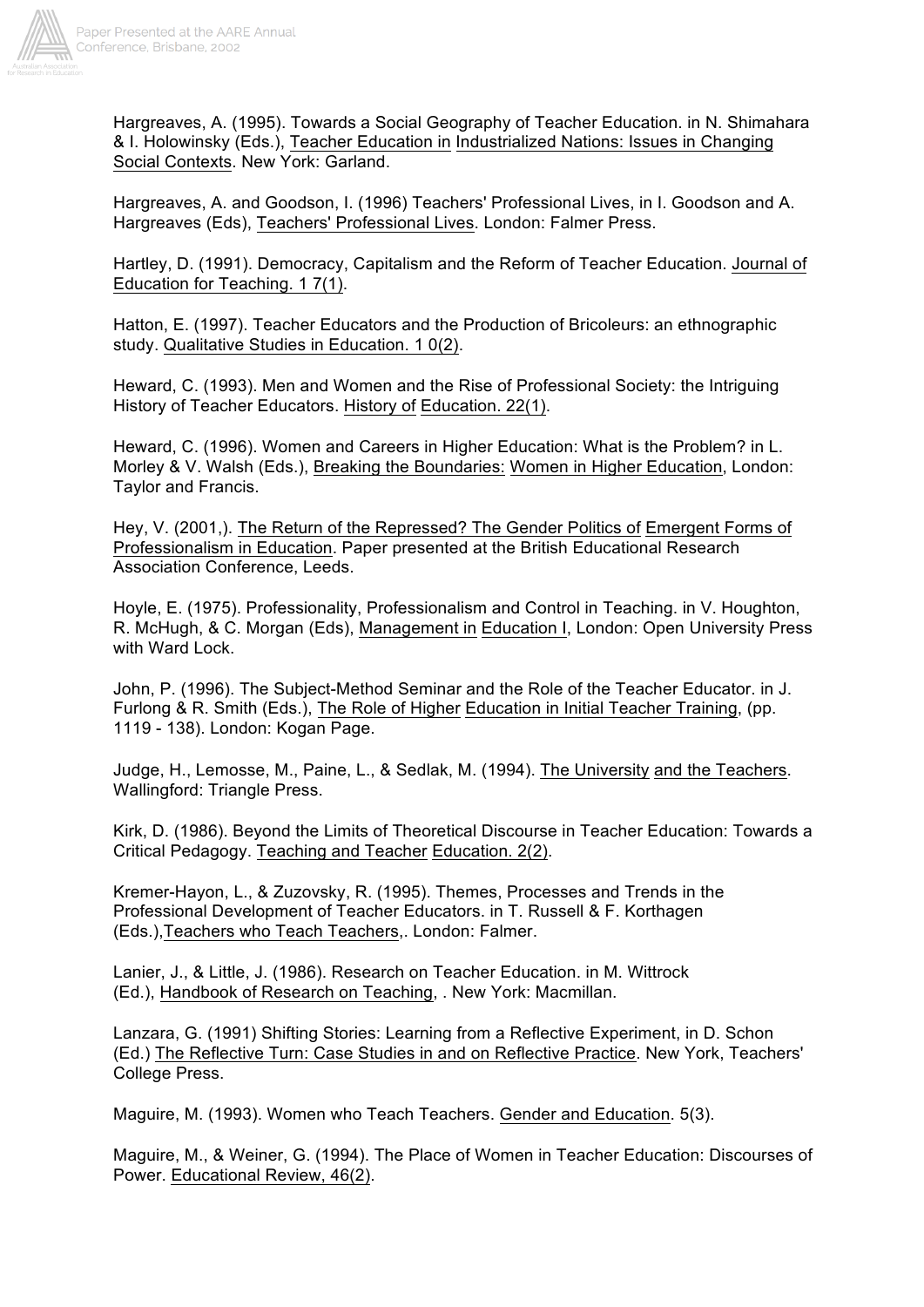

Maguire, M. (1994). The Job of Educating Teachers. Unpublished Ph.D thesis, Kings College, University of London, London.

Maguire, M. (2000). Inside/Outside the Ivory Tower: Teacher Education in the English Academy. Teaching in Higher Education. 5(2).

Moriarty, V. (2000). Early years educators in Finland and England: issues of professionality. International Journal of Early Years Education. 8(3).

Murray, J. (2002) Between the Chalkface and the Ivory Towers? A study of the professionalism of teacher educators working on primary Initial Teacher Education courses in the English University sector. Unpublished Ph.D. thesis, Institute of Education, University of London.

Noddings, N. (1992). The Challenge to Care in Schools: an alternative approach to education. New York: Teachers College Press.

Ofsted. (1998). Primary Initial Teacher Training: Report of the Primary Follow Up Survey Inspection of Primary ITT at Brunel University. London: OFSTED.

Reynolds, R. (1995). The Professional Self-esteem of Teacher Educators. Journal of Teacher Education. 46(3).

Shipman, M. (1983). Participation and Staff - Student Relations: A Seven Year Study of Social Changes in an Expanding College of Education. London: SRHE Monograph.

Skelton, C. (1989). And so the wheel turns: Gender and Initial Teacher Education. in C. Skelton (Ed.), Whatever happens to little women?, . Buckingham: Open University Press.

Stiver Lie, S., & O'Leary, V. (1990). In the same boat? academic women around the world, in S. Stiver Lie & V. O'Leary (Eds.), Storming the Tower, . London: Kogan Page.

Taylor, W. (1969). Society and the Education of Teachers. London: Faber and Faber.

Taylor, W. (1983). Teacher Education: Achievements. Shortcomings and Perspectives. Paper presented at The John Adams Memorial Lecture, The lnstitute of Education, 1983.

Taylor, W. (1984). The National Context, 1972 - 82. in R. Alexander, M.

Craft, & J. Lynch (Eds.), Change in Teacher Education, . London: Holt, Rinehart and Winston Ltd.

Troman, G. (1996). The Rise of the New Professionals? The restructuring of primary teachers' work and professionalism. British Journal of Sociology of Education, 17(4).

The Teacher Training Agency. (1998). Initial Teacher Training Performance Profiles. London: Teacher Training Agency.

Walkerdine, V. (1984). Developmental Psychology and the Child-centred Pedagogy: The Insertion of Piaget into Early Education. In J. Henriques, W. Holloway, C. Urwin, C. Venn, & V. Walkerdine (Eds.) Changing the Subiect, . London: Methuen.